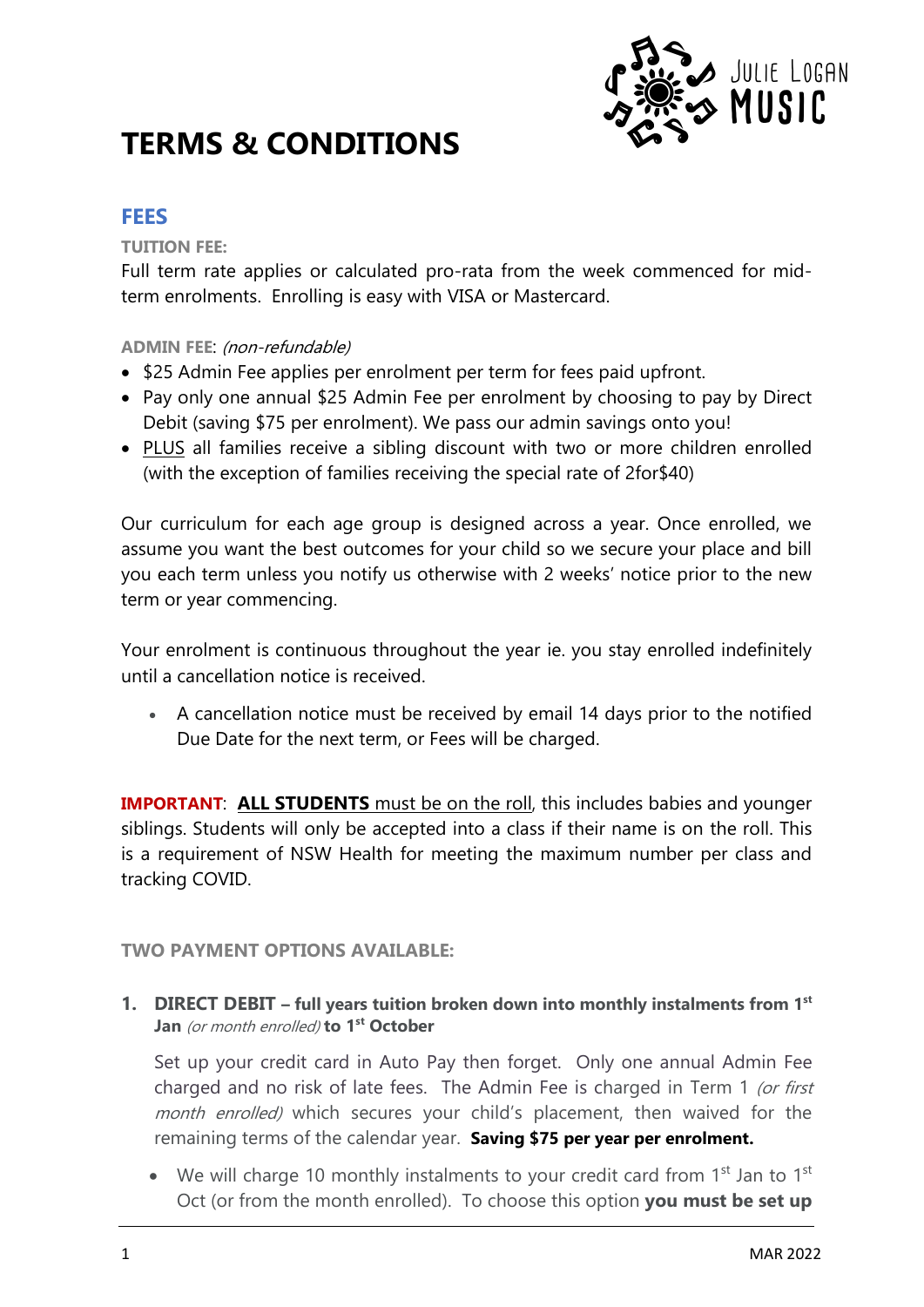**your credit card in Auto Pay** – Log into your Parent Portal and click on the Auto Pay icon on your homepage.

Direct Debit Payers are provided a reminder by email/text before fees are processed. By signing up you agree to:

- Ensure there are sufficient funds in your account
- Ensure credit card details are up to date before the scheduled payment date.

## **Mid-Term Enrolments:**

Tuition will be calculated to fall in line with the instalment periods for the terms remaining. The first instalment will be processed on enrolment + \$25 Admin Fee

#### **Unsuccessful Payments:**

If a payment fails for any reason the system will automatically retry that charge up to three times.

- A 2<sup>nd</sup> attempt to process payment occurs **3** days after the original attempt, then a 3<sup>rd</sup> attempt **5** days later. If still unsuccessful, a 4<sup>th</sup> & final attempt is made **8** days later.
- If on the  $4^{\text{th}}$  & final attempt the transaction fails, the system will automatically cancel the payment plan and send a notification by email.
- To continue enrolment, a penalty fee of **\$15** may apply to manually process the overdue instalment and future fees will be required upfront.
- If not continuing, enrolment will be cancelled immediately and a Debt Collector may be engaged to recoup any outstanding fees.
- **NOTE**: The Admin Fee for terms attended will be reinstated if enrolment is cancelled by either the family or Julie Logan Music.
- **2. UPFRONT PAYMENT**: Pay tuition + \$25 Admin Fee per term, due in full prior to commencement of each term.

Pay only one Admin Fee per year by selecting the **DIRECT DEBIT** option.

#### **Late Fees**

Upfront Tuition Fees not paid by the Due Date risk incurring a Late Fee of **\$15** per enrolment.

You can avoid incurring a late fee each term, by selecting the **DIRECT DEBIT** option.

Failure to settle fees by the end of Week 1 for full-term enrolments may result in the student being dropped from his/her class. If after Week 1 re-enrolment is requested, an additional Admin Fee of **\$25** may be added along with tuition fees which must be paid prior to attendance.

#### **Mid-Term Enrolments:**

Fees calculated pro rata for remainder of current term.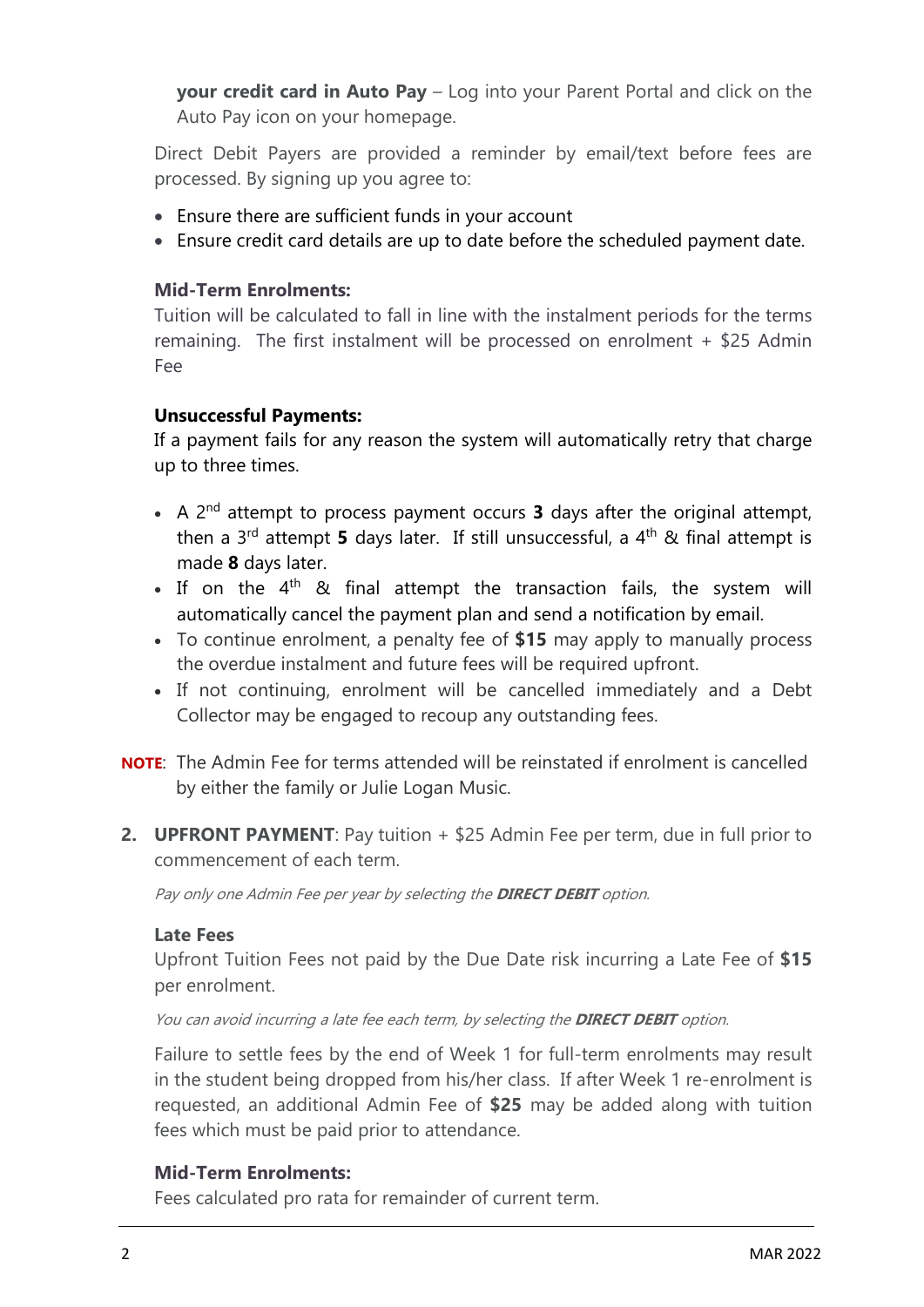Newcomers who enrol mid-term are emailed a Statement of fees and have **3** business days from receipt of the Statement to settle fees in full . Fees not paid by the due date, may incur a one-off Late Fee of **\$15**

## **SIBLINGS**

**Babies 0-6 months FREE:** Ideally, your baby will enjoy their own Baby or Tiny Tots group but if this isn't possible, younger siblings (babies on the lap up to 6-months) are permitted to accompany you gratis in Tiny Tots, Toddler and Level 1 groups.

**5% Sibling Discount** automatically applies online to siblings over 6-months for all group classes with the exception of Song Crew (does not apply to Private Tuition). This is a special bonus for our families with more than one child. To be fair to everyone in the group, once little ones are over 6-months they must be enrolled in a class to attend.

**2 for \$40 when in same morning group:** Families with 2 children attending the same morning class receive an additional discount. See Current Fees Table on Website>>Classes>>Scroll down to Timetable.

## **FREE MAKE-UPS**

#### **MAKE-UP CLASSES - GROUP**

Group classes only: Teachers and Venues are booked to attend your scheduled lessons whether you attend or not.

As a Bonus, we give the option for you to attend a make-up class at any time throughout your currently enrolled term. Unless we are under NSW Health Orders, there's no need to book ahead, just check the timetable and come when you can.

In case you can't make it in person, you have On Demand Video activities and lessons available all term so you can dip in and out in your own time.

**NB**: Make-ups are an optional Bonus and not guaranteed, nor transferable in kind or credited to other terms.

Makeups are transferable within your family in any enrolled term; In the event we cancel a class and are unable to reschedule, a credit will be given.

#### **HOLIDAYS MID-TERM**

If you want to hold your child's place whilst taking mid-term holidays, you can choose to do make-ups before or after your break or gift these to a friend in your place. Subject to numbers you can apply for the Casual Rate, paid in advance, forfeiting priority placement in that class on your return.

#### **MISSING AN INDIVIDUAL LESSON**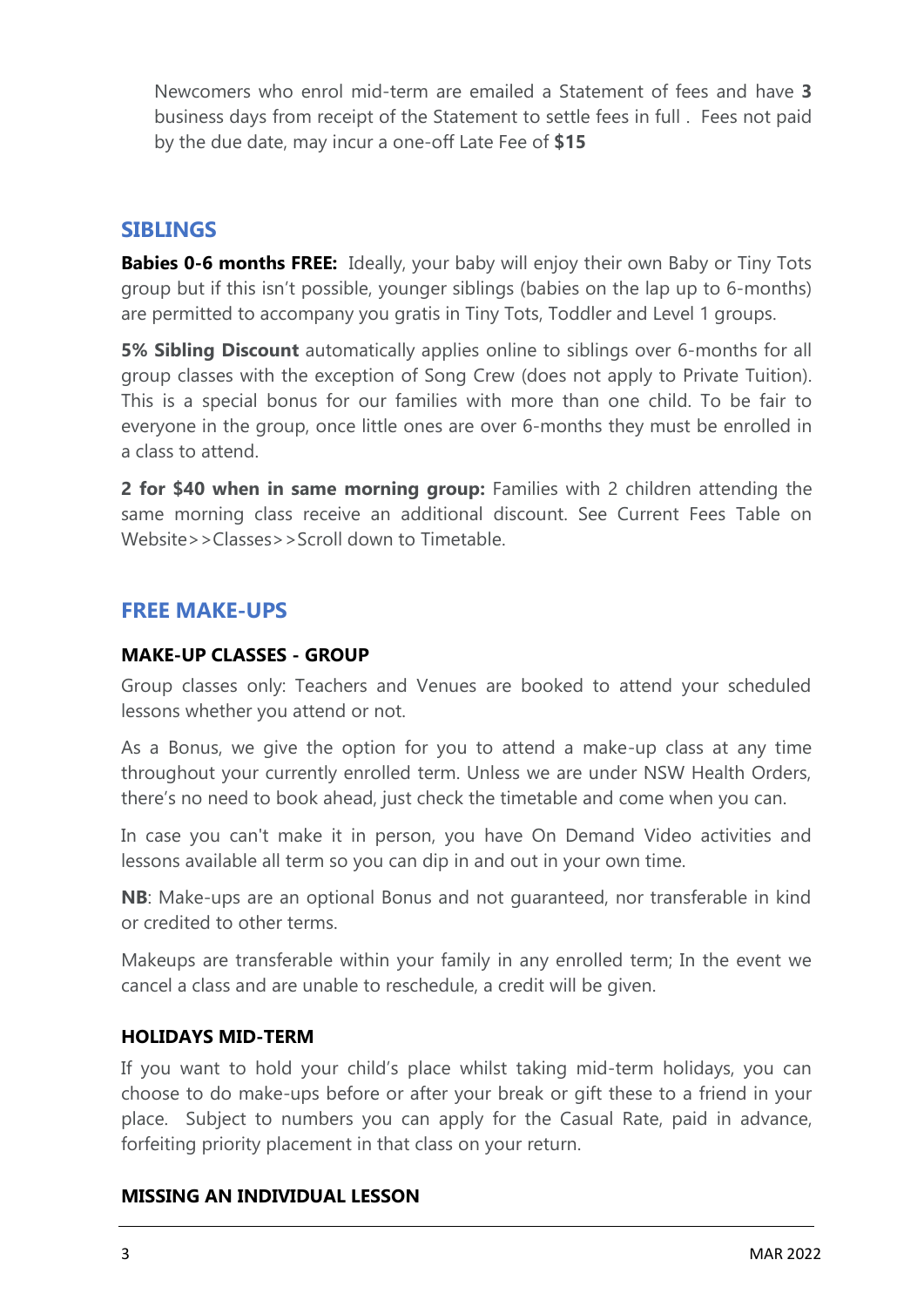Individual instrument teachers are obligated to be present for your lesson time throughout the year, regardless of whether your child attends or not. Gaps due to student absences cannot be filled but with notice may be transferable to a friend/family member.

- If a teacher cancels a lesson and a substitute hasn't been arranged, this lesson will be rescheduled to Week 10 or 11 of that term. Fees will only be credited to the following term if a teacher has cancelled a lesson and is unavailable in Week 10 or 11.
- As a courtesy to our families, in the event that Week 10 or 11 is not used for a Teacher Cancellation, you may arrange a maximum of one makeup per term directly with your teacher, subject to their availability during that week.
- Additionally, under special circumstances, we will offer a one-hour Theory and Composition Masterclass on a pre-set date for students who have been unable to reschedule more than one missed lesson during the year. Attendance to this class date is optional and no guarantee is made by us.
- Make-up classes are NOT guaranteed for student absence from private lessons.

# **CREATIVE KIDS VOUCHER**

Julie Logan Music is a Creative Kids Voucher Provider.

To use your voucher, you must either:

- 1. Forward the Receipt from Service NSW to [admin@julieloganmusic.com.au](mailto:admin@julieloganmusic.com.au) or
- 2. Email the Voucher Number, child's full name including middle initial if referenced on voucher and child's DOB.

Legislation prohibits us from claiming vouchers **AFTER** you have paid your fees.

**Upfront Payers**: must submit CKV before payment of Tuition is made for either Term 1, 2, 3 or 4 – sorry no refunds.

**Direct Debit Payers**: as this option is a commitment for the year, on receipt of the CKV, the \$100 credit will reduce the amount owing per instalment.

For example: CKV received in January - instalments will be re-calculated at annual balance owing less \$100 over the 9 remaining instalments .

We send multiple reminders and are unable to assist if you forget to claim before tuition fees are paid for Term 4 or by 1 Oct for Direct Debit Payers.

# **CASUAL/DROP IN CLASSES**

- BY REQUEST ONLY contact Julie/admin (pending class size).
- Payment is upfront at time of booking.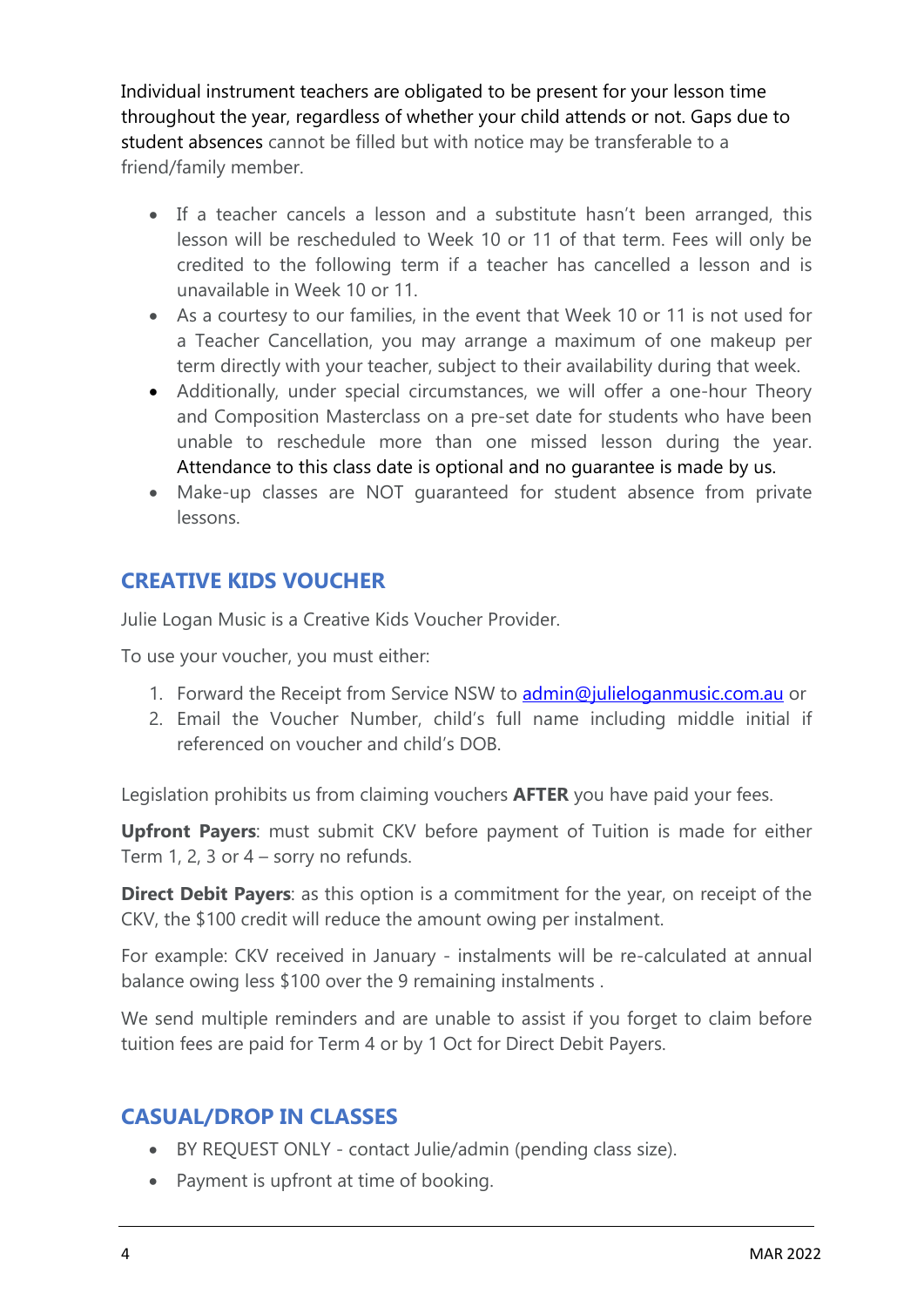- Non-refundable.
- When notice of inability to attend is provided more than 48-hours prior to the date booked, the booking is only transferable to a later week within the current term (no credit to future terms).
- When notice of inability to attend is provided less than 48-hours, no transfer will apply, however in the case of illness you may send a friend in your place.

# **HOLIDAY CLASSES AND EVENTS**

The below Terms and Conditions relate only to Holiday Classes and Event Enrolments, NOT Term-based class enrolments:

- Holiday classes must be paid in full at the time of enrolment.
- Holiday classes are not included in our makeup policy.
- Holiday classes are non-refundable, and there are no refunds or credits given under any circumstances.
- If JLM cancels a class, your class will either be rescheduled or you will be offered a makeup class or credit. There will be no refunds given.

# **CANCELLATION POLICY**

## **REFUND/CREDIT POLICY:**

In accordance with consumer law, JLM does not provide refund/credit if:

- You change your mind
- Your schedule changes
- You make the wrong decision
- You miss a class
- Due to changes in your child's other extra-curriculum activities
- You do not fit in all your makeup class options within the term you missed your regular lesson

**If our services have been wrongly described or are cancelled by us, you will be offered a credit or class exchange (no refund).**

## **CANCELLATION OF ENROLMENT POLICY:**

**Direct Debit Payers**: Your enrolment is continuous for each full term throughout the year - you stay enrolled indefinitely until a cancellation notice is received.

Notification to cancel enrolment is required by email two weeks prior to the end of the term. No refunds/credits apply for withdrawing mid-month.

## **NOTE**:

• On notification of withdrawal, the \$25 Admin fee for terms attended will be reinstated before a refund/credit (if any) is provided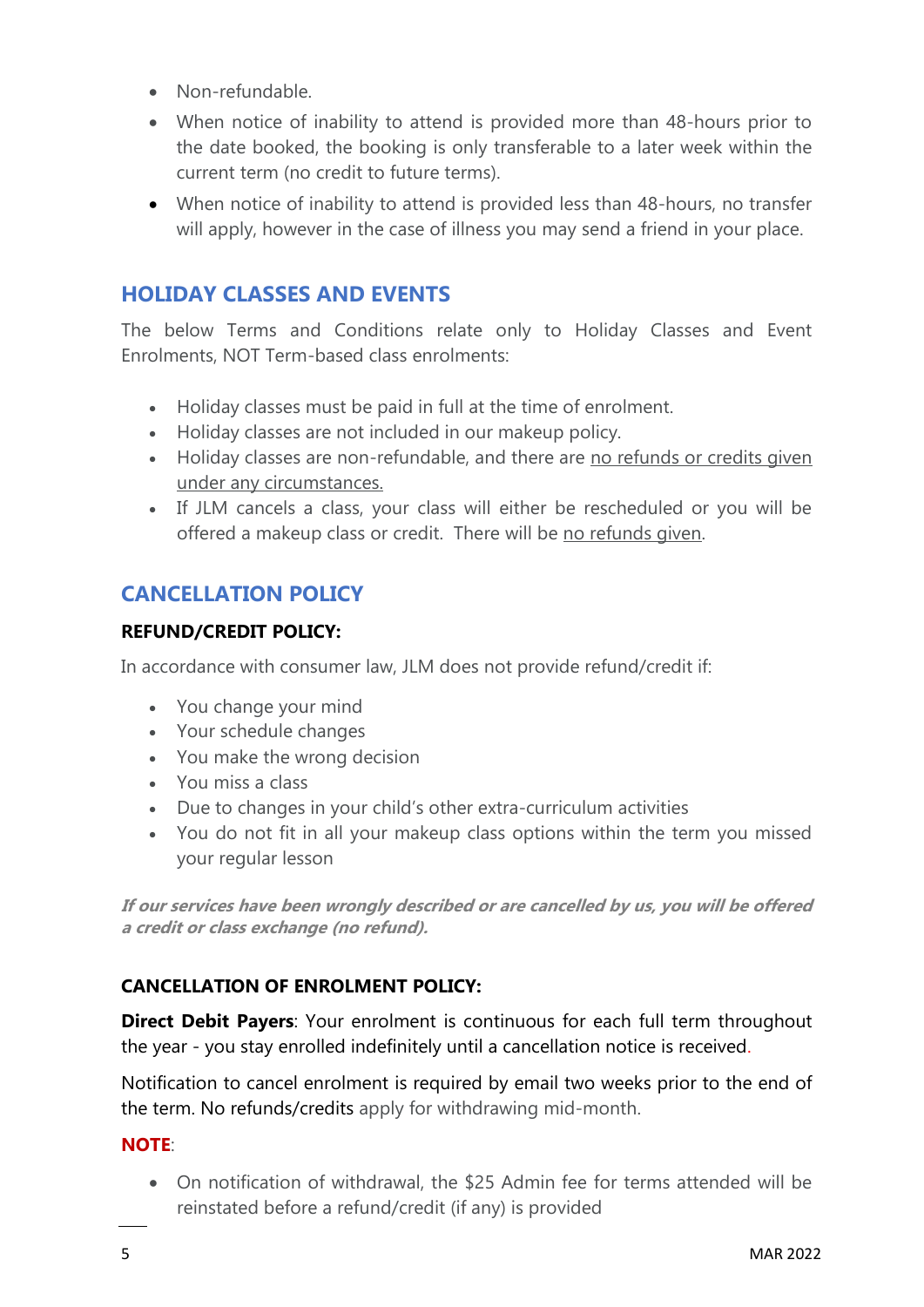• Only JLM Admin can cancel Auto Pay registration. Once we receive your request to withdraw your Auto Pay registration will be cancelled.

**Upfront Payers**: Your enrolment is continuous for each full term throughout the year - you stay enrolled indefinitely until a cancellation notice is received in writing.

All enrolled students in Term 1 are given automatic placement in Terms 2, 3 & 4 (or moving forward from Term initially enrolled). Notification to cancel enrolment is requested in writing – email or text us 2 weeks prior to the next Term Due Date.

In the event of unavoidable adverse circumstances eg. Providing a Doctor's Certificate with a serious health issue, a credit or refund may be provided for the weeks missed however this will be determined on a per case basis and at Julie Fawcett's discretion.

Notification to cancel enrolment for any reason (other than the above) is required in writing via email.

- Withdrawal in Week 1-4 of a 9 Week Term: **4** classes from date of notice are non-refundable (eg. if cancellation advice received in Week 2 a credit for 3 weeks will be given (no refunds).
- Withdrawal advice received from Week 5 no credit or refund.

## **YOUR SATISFACTION MATTERS TO US**

We quarantee our classes are:

- Taught with due care and skill by qualified teachers
- Match the description provided to you upon enrolment
- Will be taught within the dates specified upon enrolment

If you have any concerns about the program, it is essential you speak to your class teacher immediately to ensure a quick resolution. If you've attended consistently for four weeks, discussed your concerns with your teacher, and you and Julie agree that your classes don't meet this quality guarantee, as a gesture of goodwill, you'll be provided with a refund for remaining classes, less \$25.00 admin and Resources. No refunds are available after the Friday of week 4 of any term.

We secure your child's place to continue every term and limit class sizes to ensure the best learning environment for your children. If you are not returning the following term you MUST NOTIFY US by EMAIL 14 Days PRIOR to the Due Date of the next term or full-term fees will be charged.

## **PRIVACY POLICY**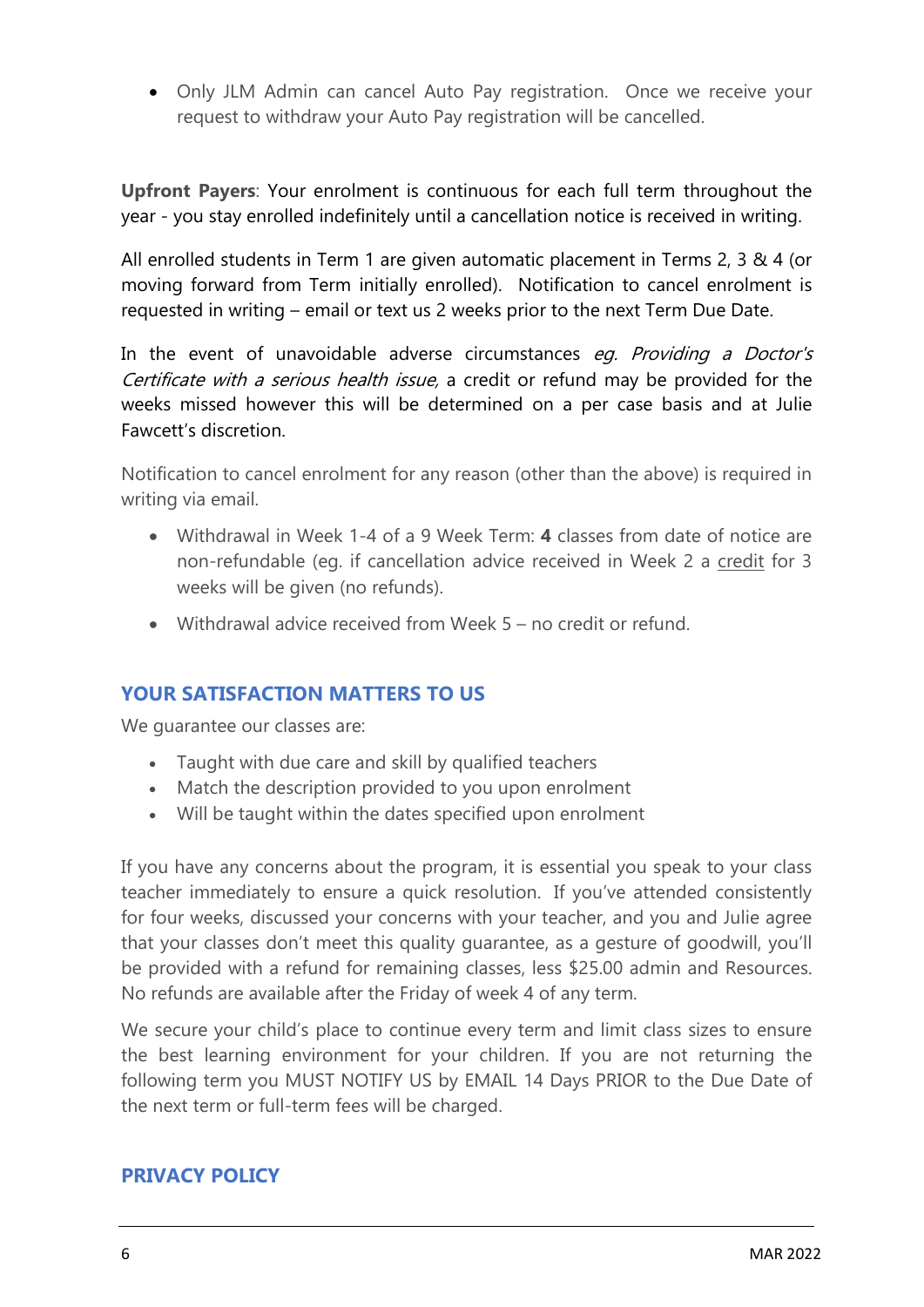We keep your details private. We don't pass on or sell your personal details to any third parties. Your information is only used to identify your enrolment and provide you with class newsletters.

For more details of our Terms & Conditions for Payment Options; Individual Lessons; Holiday and Special Events - [CLICK HERE](https://julieloganmusic.com.au/terms-conditions/)

## **SOCIAL MEDIA AND MEDIA PHOTO RELEASE**

Occasionally, photos and videos will be taken during class and may be used anonymously for Julie Logan Music publications such as social media, website, blogs or printed material. We will not identify your child by name or release personal information. We do not sell any photos or videos to third parties or distribute photos or video.

When you enrol at Julie Logan Music you give us permission to take photos and videos of your child in class.

If you do not wish for photos of your child to be used, please ensure you:

- a. Tick 'Do not post public photos of this student' on your child's DSP Online Profile
- b. Email Julie Logan Music at time of enrolment
- c. Remind us and your child when we are taking photos in your class.

Otherwise, your permission is given upon enrolling online.

# **COVID SAFE POLICY AND INSTRUCTIONS**

**from February 2022 until further notice**

## **PHYSICAL DISTANCING MEASURES TAKEN**

To participate inside our venues, staff and participating adults must adhere to the latest Public Health Orders:

**Morning Groups:**

- Accompanying adults must show proof of vaccination
- Stay socially distanced and masked
- One adult only per family attend sessions (unless otherwise arranged)
- Sanitiser/wash with soap before lessons & highly recommended after lessons
- Single use and disinfected shared items

**Drop Off Groups:**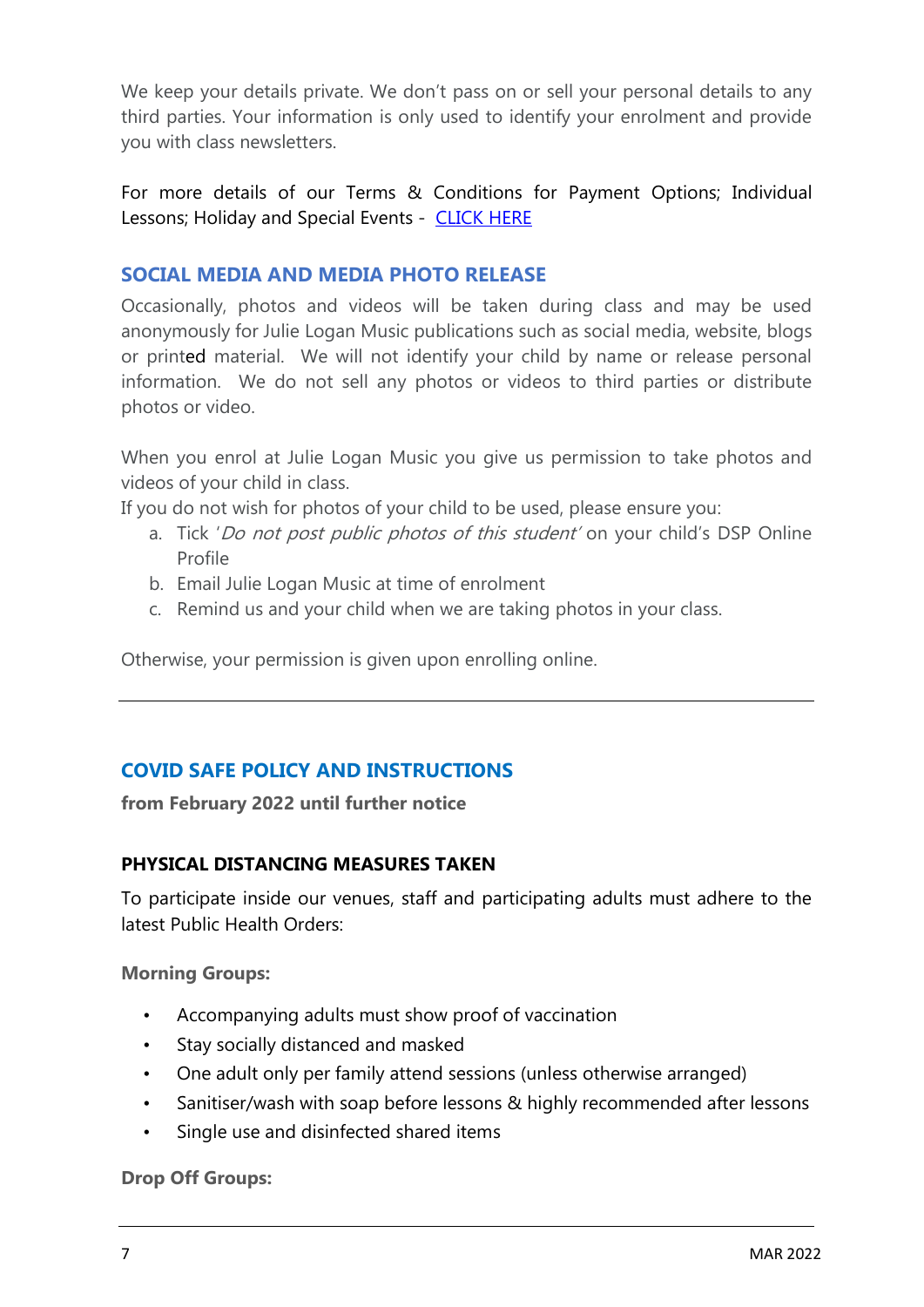- Adult dropping student off must not enter the classroom but wait outside and follow Teacher instructions for Entry/Exit points.
- Collecting a drop off student: Wait for staff to collect and return students outside Adventist Hall, Hamilton from door at end of driveway.
- Masks are highly recommended. Stay socially distanced while waiting to collect your child.
- Please arrive exactly on time at Adventist Hamilton from door at end of driveway.

**LATE COLLECTION**: If you fail to collect on time, the student will wait in the courtyard or corridor in view of a staff member.

**IMPORTANT**: **ALL STUDENTS** must be on the roll, this includes babies and younger siblings. Students will only be accepted into a class if their name is on the roll. This is a requirement of NSW Health for meeting the maximum number per class and tracking COVID.

## **Pending further NSW Health advice:**

− Do not attend if you or your child have symptoms. It will be really helpful if you notify us in advance when you'll be absent. Where necessary, Hamilton groups will move into the Big Hall Adults accompanying children must be fully vaccinated

## **HYGIENE POLICY & CHANGES TO CLASSES**

- COVID cleaning & disinfecting routine has been set between lessons
- At entry, families must confirm none of them have been in contact with or have themselves displayed any flu-like symptoms in the past 24-hours
- May have temperature checked at the discretion of the teacher
- Wash hands or Use hand sanitizer before entering and exiting music room.

## **GROUP CLASSES – INSTRUMENTS, PROPS, PENCILS**

• All equipment used during your class is SINGLE use. This means that equipment is quarantined until disinfected. We will use 75% Alcohol Wipes and Viraclean disinfectant as it is safe for babies and children.

## **OPTIONAL – if you prefer to BYO here are suggestions**

- **Mornings BYO music bags**: scarf, maraca, castanet, soft toy, puppet, small ball. See Parent Portal >Shared Files, for Price list if you wish to purchase items from JLM.
- Babies: BYO rug.
- **Drop off Groups:** optional BYO own percussion/props bag as per Mornings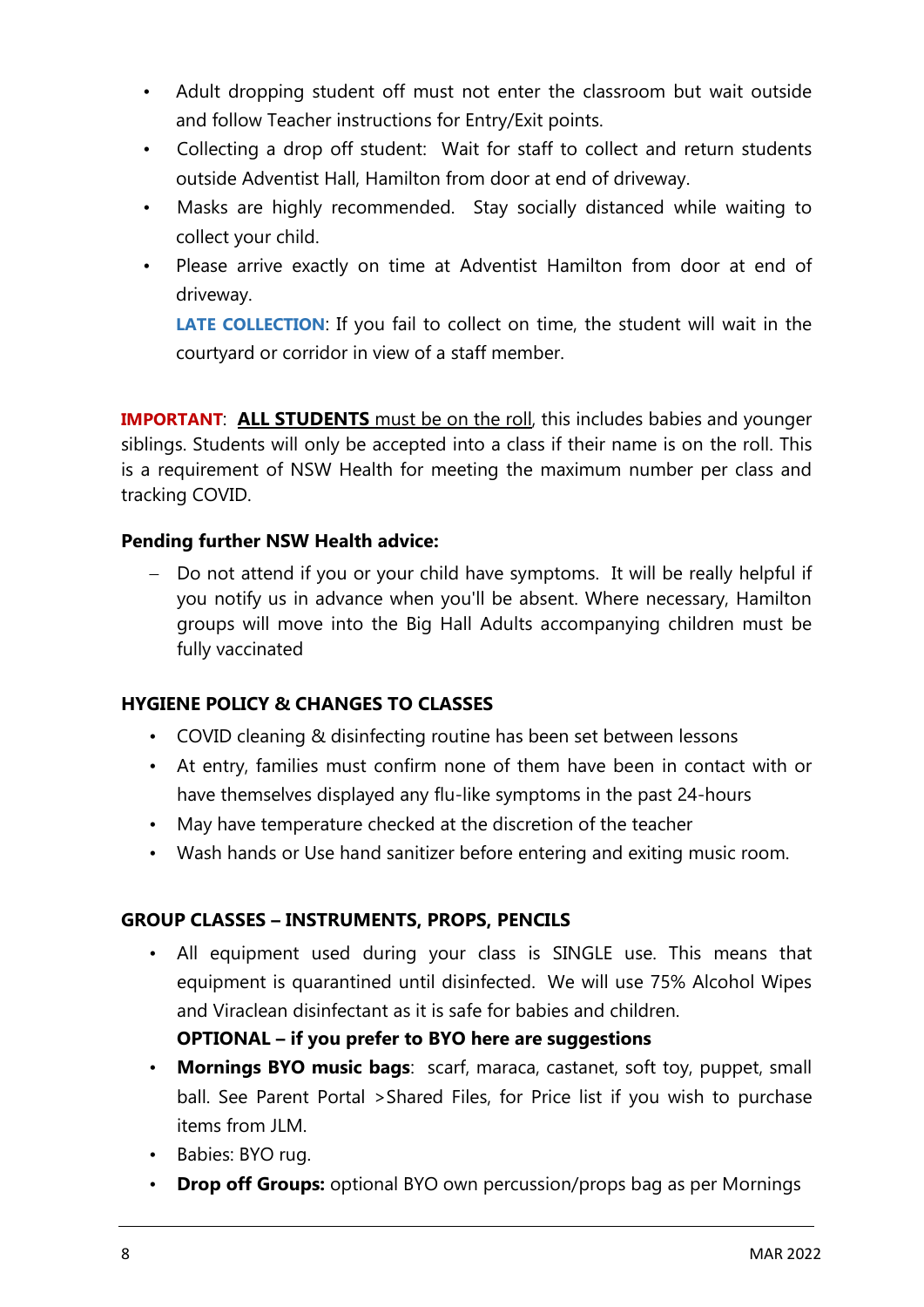• **Level 4 & 5 Bring:** Level 4 bring own Recorder (Term 1-4) & Ukulele (term 3-4); Level 5 own Violin (Term 2), Drumsticks (Term 3 & 4).

## **PRIVATE PIANO, VOICE, VIOLIN LESSONS:**

- Maintain 1.5 metre social distancing
- Sanitiser before and after lessons
- Teachers disinfect touch points
- Piano keys, any shared items are disinfected between students

## **HEALTH POLICY**

- Teachers will be turning away any clients entering who are visibly unwell
- Staff & families who are displaying ANY of the following symptoms: fever, cough, sore or scratchy throat, shortness of breath: are NOT to attend music.
- Staff with flu-like symptoms must have a COVID test and may not return to the workplace until a negative test result is returned.

## **MAKEUP CLASSES POLICY**

Makeups or trial classes will be limited.

Pre-recorded lessons are available .

Makeups are a bonus offer to enrolled families and are not guaranteed.

Unused makeups cannot be credited, refunded or transferred to other terms.

**Teacher illness**: If your teacher is unable to attend due to having symptoms, JLM will either: 1. Provide a substitute teacher OR 2. Your teacher will teach the class online.

## **Contact Risk Assessment for Business and Community Settings:**

It is available at<https://bit.ly/3ACAVjP>

## **Contact Management:**

NB If you become infected and/or Discover you are a Contact, please notify us with Date and Status of your Contact.

#### **Close contacts**

Should follow the advice for close contacts: <https://www.health.nsw.gov.au/Infectious/factsheets/Pages/advice-for-contacts.aspx>

## **Casual contacts**

Should follow the advice for casual contacts: